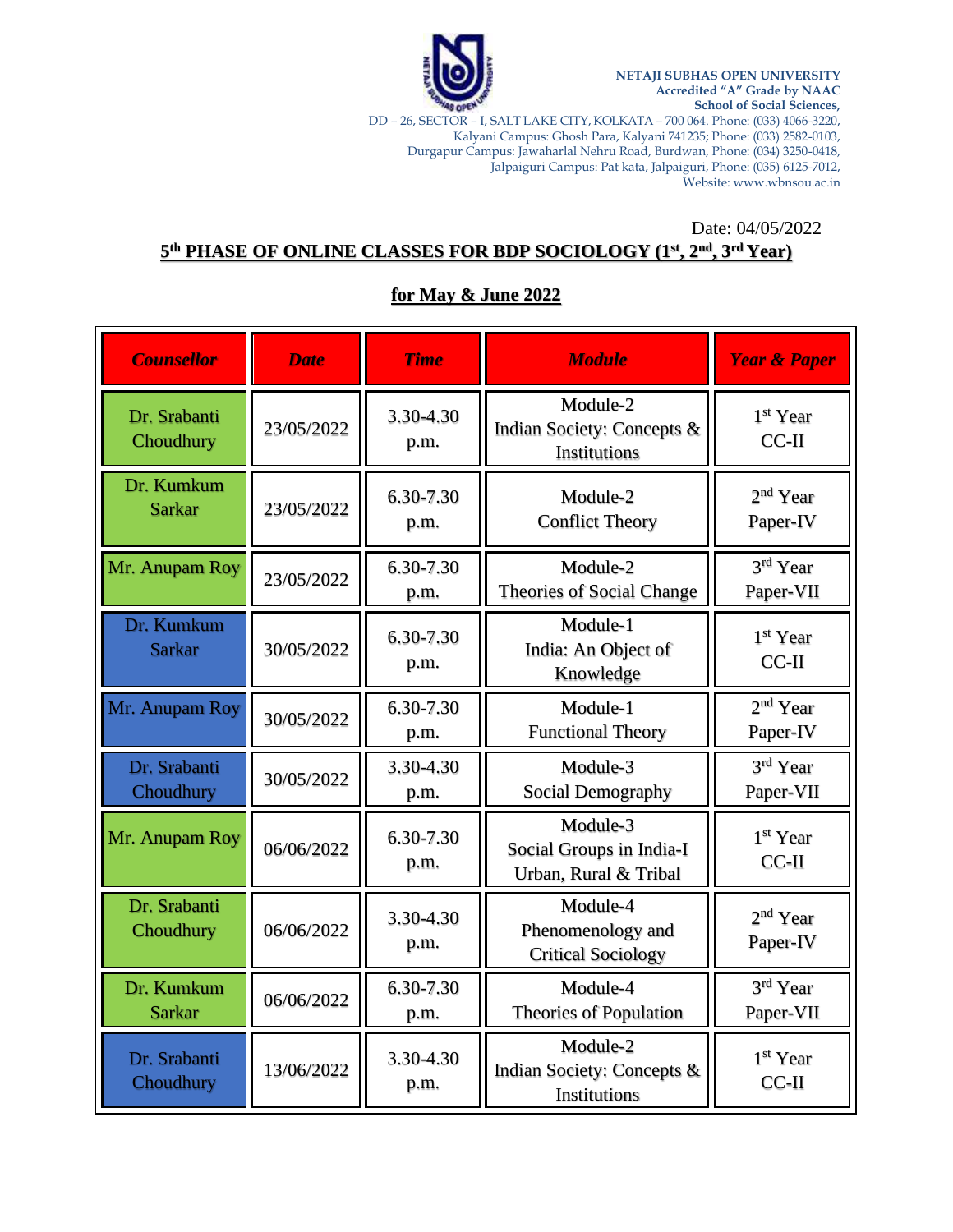

#### **NETAJI SUBHAS OPEN UNIVERSITY Accredited "A" Grade by NAAC School of Social Sciences,**

DD – 26, SECTOR – I, SALT LAKE CITY, KOLKATA – 700 064. Phone: (033) 4066-3220, Kalyani Campus: Ghosh Para, Kalyani 741235; Phone: (033) 2582-0103, Durgapur Campus: Jawaharlal Nehru Road, Burdwan, Phone: (034) 3250-0418, Jalpaiguri Campus: Pat kata, Jalpaiguri, Phone: (035) 6125-7012,

Website[: www.wbnsou.ac.in](http://www.wbnsou.ac.in/)

┓

| Mr. Ajit k.<br>Mondal     | 13/06/2022 | 6.30-7.30<br>p.m. | Module-3<br><b>Exchange Theory and</b><br>Symbolic Interactionism | 2 <sup>nd</sup> Year<br>Paper-IV |
|---------------------------|------------|-------------------|-------------------------------------------------------------------|----------------------------------|
| Mr. Anupam Roy            | 13/06/2022 | 6.30-7.30<br>p.m. | Module-2<br>Theories of Social Change                             | 3rd Year<br>Paper- VII           |
| Mr. Ajit K.<br>Mondal     | 20/06/2022 | 6.30-7.30<br>p.m. | Module-5<br>Religion, Tradition, &<br>Modernity                   | 1 <sup>st</sup> Year<br>$CC-II$  |
| Mr. Anupam Roy            | 20/06/2022 | 6.30-7.30<br>p.m. | Module-1<br><b>Functional Theory</b>                              | $2nd$ Year<br>Paper-IV           |
| Dr. Srabanti<br>Choudhury | 20/06/2022 | 3.30-4.30<br>p.m. | Module-3<br>Social Demography                                     | $3rd$ Year<br>Paper- VII         |
| Mr. Anupam Roy            | 27/06/2022 | 6.30-7.30<br>p.m. | Module-3<br>Social Groups in India-I<br>Urban, Rural & Tribal     | 1 <sup>st</sup> Year<br>$CC-II$  |
| Dr. Srabanti<br>Choudhury | 27/06/2022 | 3.30-4.30<br>p.m. | Module-4<br>Phenomenology and<br><b>Critical Sociology</b>        | $2nd$ Year<br>Paper-IV           |
| Mr. Ajit k.<br>Mondal     | 27/06/2022 | 6.30-7.30         | Module-1<br>Social Change                                         | 3rd Year<br>Paper-VII            |

sd/

*Prof. Chandan Basu, Director, School of Social Sciences, NSOU*

### Prepared By:

Amper Roy

*Mr. Anupam Roy Assistant Professor of Sociology, School of Social Sciences, NSOU*

Copy to: The Registrar, NSOU. Dr. Srabanti Chaudhuri Prof. Kumkum Sarkar, Prof. Ajit Mondal, ES to VC IT Officer, NSOU.